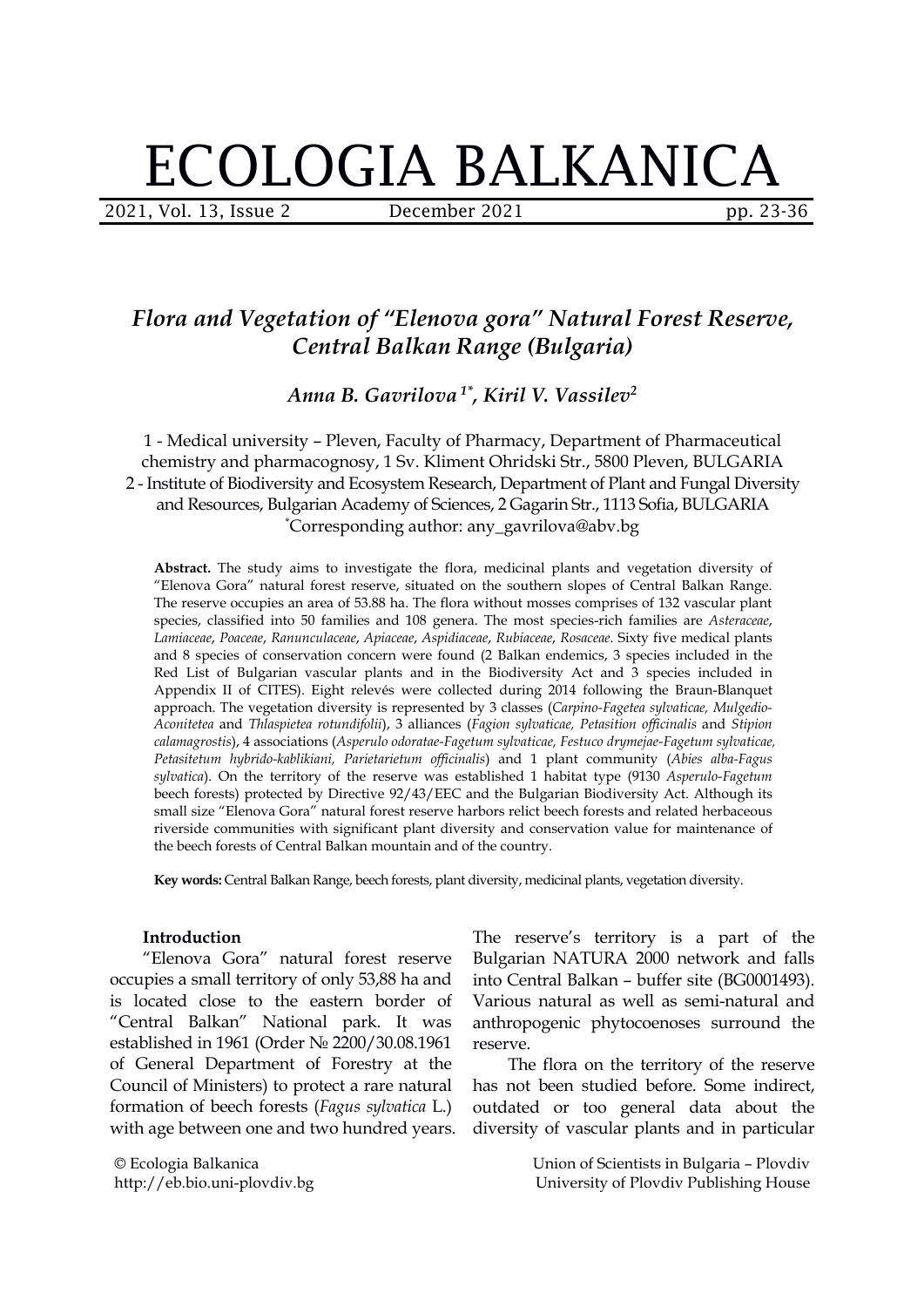the group of medicinal plants in the region of the reserve are represented in the studies of Urumov (1929) and Bondev (1995). Also some general information about the floristic composition of the natural beech forests can be found in Radkov (1963), Garelkov (1967), Marinov et al. (1982, 1987), Bondev (1991) and Dimitrov (2015). The vegetation diversity in the reserve has been previously referred as part of the large-scale study of beech forests in Bulgaria by Tzonev et al. (2006).

The aim of this study was to investigate the floristical, medicinal plants' and the syntaxonomical diversity of "Elenova Gora" natural forest reserve and to assess their current condition.

#### **Material and Methods**

#### *Study area*

The study was conducted in "Elenova Gora" natural forest reserve, located near the municipality) and falling within the territory of Kalofer Mountain, which comprise the southern slopes of Central Balkan Range. It covers only 53.88 ha and is distributed between 845 and 1310 m a.s.l. (Fig. 1).

The northeast boundary of the reserve is limited by the valley of Gabrovnitsa River, a left tributary of Tundzha River and therefore northeast slopes prevail. The dominating slope inclination is 30-35°, but in some places it reaches 40-55°. The reserve is influenced by the mountain variant of the Temperate-Continental climate (Velev, 2002) with its typical summer maximum and winter minimum of precipitation (Stanev et al., 1991). The territory of the reserve is composed of Mesozoic rocks, represented by alternating sandstones, siltstones and marls with layers of clay limestone. The soils are dark and transitional Eutric Cambisols with varying mechanical composition from clay-sandy to medium sandy clay (Zlatunova, 2017). The indigenous vegetation in the area consists of pure beech forests (Bondev et al., 1991).

#### *Floristic composition sampling*

The field studies were conducted in June- August 2014. The taxonomic identification and nomenclature of vascular plants as well as biological types and life forms follow the key reference sources for Bulgaria (Assyov & Petrova, 2012; Delipavlov & Cheshmedzhiev, 2003; Jordanov, 1963–1979; Kozhuharov, 1992, 1995; Peev, 2012; Velčev, 1982, 1989;). Floristic elements follow Assyov & Petrova (2012). The conservation status was determined according to *IUCN*, *CITES*, Biological Diversity Act (2002), Red List of Bulgarian vascular plants (Petrova & Vladimirov, 2009), the list of Balkan endemic species (Petrova & Vladimirov, 2010) and Red Data Book of Republic of Bulgaria (Peev (ed.), 2015). The list of medicinal plants is in accordance with Appendix 1 of Medicinal Plants Act (2000) and their special regimes of protection and regulated harvesting with Order №RD-203/02.03.2020 and Appendix 4 of Biological Diversity Act (2002).

#### *Vegetation sampling*

village of Skobelevo (Pavel Banya Blanquet approach (Braun-Blanquet, 1965; During the vegetation season 2014 a total of 8 relevés were collected following the Braun- Westhoff & van der Maarel, 1973). The sample plots were placed in the most homogenous parts of communities. The sample plots were square-shaped with size of  $16 \text{ m}^2$  for grassy and 100 m<sup>2</sup> for woody vegetation (Chytrý  $\&$ Otýpková, 2003). The total cover of vegetation and the abundance and cover of the species were estimated in percentages. Altitude, slope inclination and location were measured by Garmin eTrex Vista whereas the exposition was determined by a compass. Soil depth was classified as shallow (<10 cm depth), (2) moderately deep (10-20 cm) or deep (> 20 cm). All relevés were stored in TURBOVEG database (Hennekens & Schaminée, 2001) and included in the Balkan Vegetation Database (GIVD ID: EU-00-019) (Vassilev et al.,2016). The numerical classification was performed by PC- ORD (McCune & Mefford, 1999) and JUICE 7.0 (Tichý, 2002) software packages. Sørensen (Bray-Curtis) was used as distance measure and similarity was calculated by Ward's clustering method. The species values were square-root transformed.

> Habitat types were determined according to *Council Directive 92/43/EEC* (EC, 1992), Annex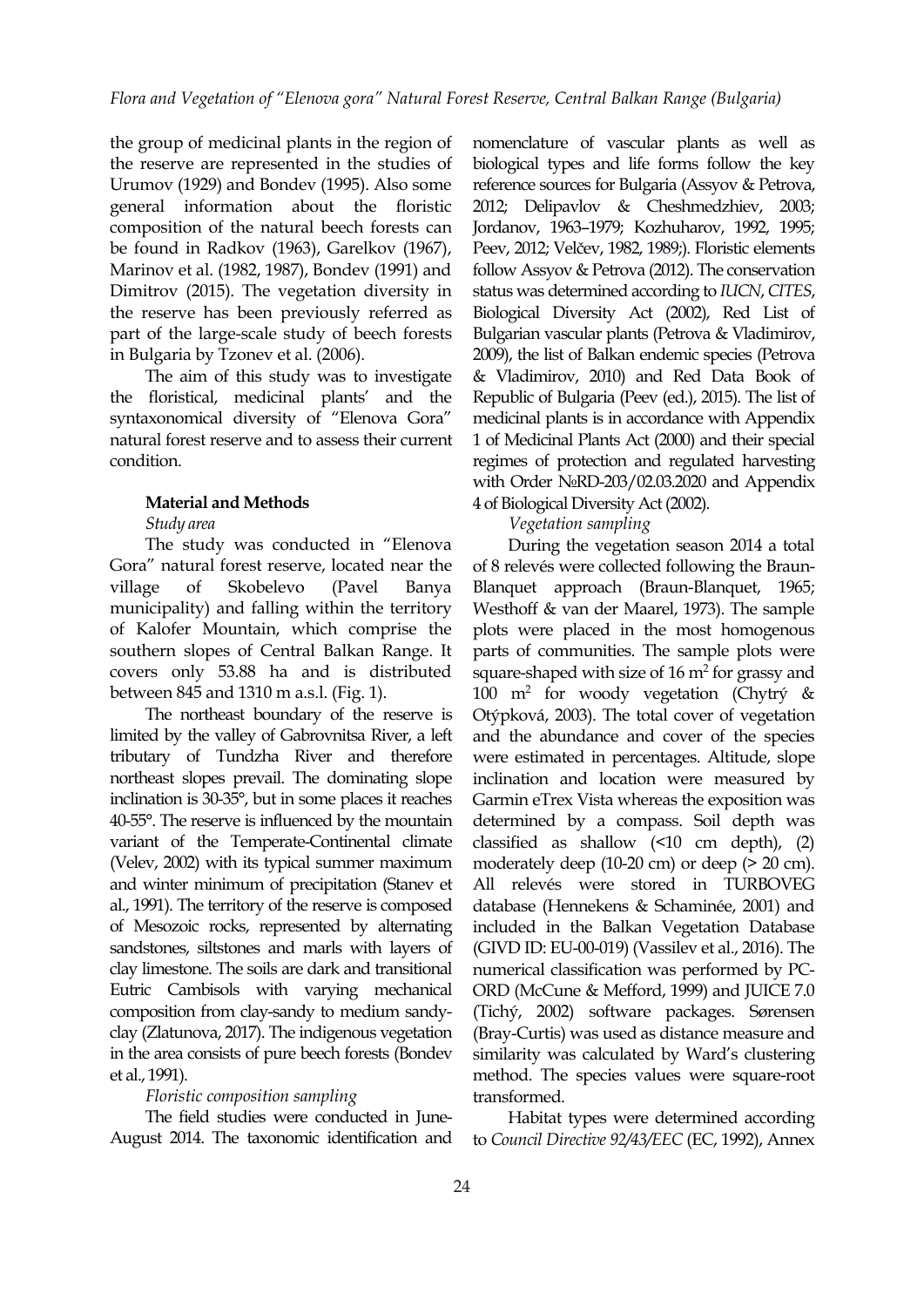1 of the Biological Diversity Act (2002), Manual for Determination of Habitats with European Importance in Bulgaria (Kavrakova et al.,2009) and the Bulgarian Red Data Book, vol. 3 (Biserkov et al., 2015).

#### **Results**

### Vascular flora

The flora of "Elenova Gora" natural forest reserve comprises of 50 families, 108 genera and 132 vascular plants, which account 31,4% of the family diversity in the country, 11,9% of the genera and 3,4% of the species. Most of the inventoried species are spermatophytes – 45 families (90%),99 genera (91,7%) and 119 species (90,15%). On the territory of the reserve no representatives of *Lycopodiophyta* or *Equisetophyta* were found. The taxonomic structure of the flora is presented in Table 1. *Polypodiophyta* comprises 10% of the total number of families, 8,3% of the genera and 9,9% Mediterranean and of the species in the reserve. *Pinophyta* is represented by the fewest taxa - 4% of all families, 1,9% of the genera and 1,5% of the species. *Magnoliophyta* dominates in taxonomic diversity with 86% of the families, 89,8% of the genera and 88,6% of the species, found in the reserve. The list of taxa is provided in Appendix 1.

**Table 1.** Taxonomic structure of the flora of "Elenova Gora" forest reserve.

| Taxon          | $N0$ of<br>species | $N_0$ of<br>genera | $N0$ of<br>families |
|----------------|--------------------|--------------------|---------------------|
| Polypodiophyta | 13                 | 9                  | 5                   |
| Pinophyta      | 2                  | 2                  | 2                   |
| Magnoliophyta  | 117                | 97                 | 43                  |
| Magnoliopsida  | 96                 | 80                 | 36                  |
| Liliopsida     | 22                 | 2                  | $\mathfrak{D}$      |
| Total number   | 132                | 108                | 50                  |

The families with the highest number of species are *Lamiaceae* and *Asteraceae*, including 11 species each (8,3%), *Poaceae* – 10 (7,6%), *Ranunculaceae* – 7 (5,3%), *Aspidiaceae* and *Rubiaceae* – 6 each (4,5%), *Rosaceae –* 5 (3,8%).

The life forms of the flora of "Elenova Gora" natural forest reserve is presented in Fig. 2. The significant participation of phanerophytes and geophytes in the life spectrum of the community shows some specific features of the studied beech forest community. The group of phanerophytes is represented mainly by deciduous species with the small exception of *Abies alba* and *Taxus baccata*, which are presented with single individuals. The group of geophytes includes rhizomatous, bulbous and tubero-bulbous herbaceous species, which take part in the community-specific early spring ephemeroidal complex.

The phytogeographic composition of the flora of "Elenova Gora" natural forest reserve is presented in Table 3. The species with European, Eurо-Аsian, subBoreal and Boreal distribution constitute the typical core of the beech community in a floristic aspect. To this must be added the specific focus of sub- Euro-Mediterranean species entering the north through the southern slopes of Stara Planina Mts.

**Table 2.** Floristic elements in the flora of "Elenova Gora" natural forest reserve.

| cies, iouna in uie<br>is provided in | Floristic<br>element | $N0$ of species | Share $(\%)$ |  |  |
|--------------------------------------|----------------------|-----------------|--------------|--|--|
|                                      | Eur-As               | 23              | 17,4         |  |  |
|                                      | Boreal               | 17              | 12,9         |  |  |
| structure of the<br>st reserve.      | Eur                  | 16              | 12,1         |  |  |
|                                      | subMed               | 14              | 10,6         |  |  |
|                                      | Eur-Med              | 14              | 10,6         |  |  |
|                                      | subBoreal            | 13              | 9.8          |  |  |
| Nº of<br>$N_2$ of                    | Eur-Sib              | 10              | 7.6          |  |  |
| families<br><b>renera</b>            | Kos                  | 5               | 3.8          |  |  |
|                                      | Eur-subMed           | 5               | 3,8          |  |  |
| 9<br>5                               | Eur-OT               | 3               | 2,3          |  |  |
| $\overline{2}$<br>2                  | Med                  | 3               | 2,3          |  |  |
| 97<br>43                             | Bal                  | 2               | 1.5          |  |  |
|                                      | Pann-Bal             | $\overline{2}$  | 1,5          |  |  |
| 80<br>36                             | Eur-NAm              | 1               | 0.8          |  |  |
| 2<br>2                               | Med-CAs              | 1               | 0,8          |  |  |
|                                      | Bal-Anat             | 1               | 0,8          |  |  |
| 108<br>50                            | Pont-OT              | 1               | 0,8          |  |  |
|                                      | subMed-CAs           | 1               | 0,8          |  |  |
| ighest number of                     | Total number         | 132             | 100          |  |  |

endemics – *Crocus veluchensis* and *Angelica pancicii* were found (Petrova  $&$  Vladimirov, 2010). In the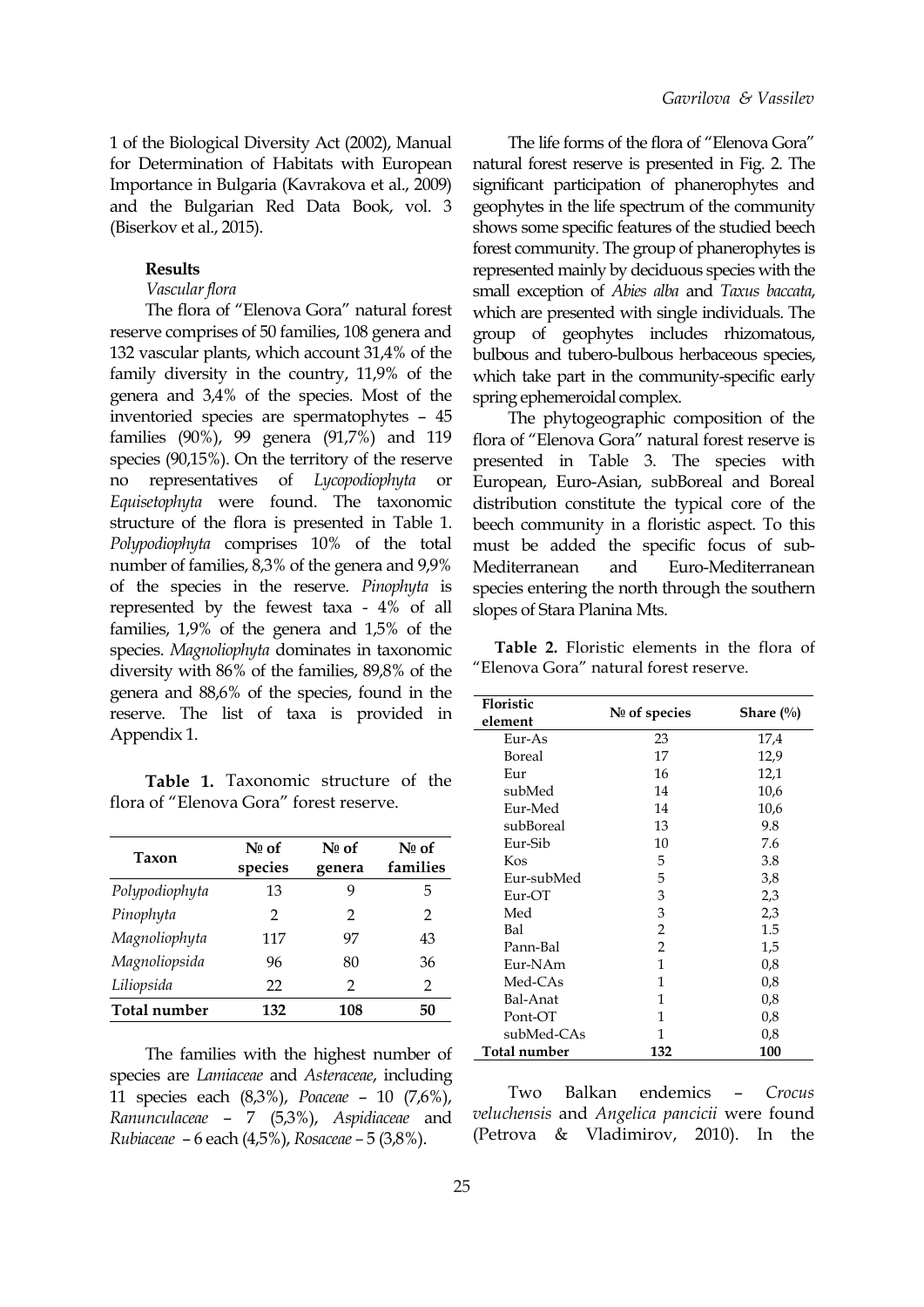Bulgarian Red List of vascular plants (Petrova & al., 2009) are included *Angelica pancicii* (VU), *Atropa bella-donna* (VU) and *Taxus baccata* (EN). In Appendix 3 of the Biological Diversity Act (2002) are enlisted *Angelica pancicii* and *Taxus baccata* as the second species is also included in the Bulgarian Red Data Book (Peev et al., 2015) the Medicinal and assigned as "endangered". Three orchids – *Cephalanthera damasonium*, *Dactylorhiza saccifera* and *Neottia nidus-avis* are in Append. III of CITES. There are no species included in the*Convention on the Conservation of European Wildlife and Natural Habitats* (EC, 1979) and the *Council Directive 92/43/EEC* (EC, 1992).

## *Medicinal plants*

Of the recorded vascular plants, 65 species are considered medicinal (marked with asterix (\*) in Appendix 1), referring to 37 families and 58 genera. Their number equals half (49,2 %) of the total list of plants in the reserve and 8.4% of the medicinal plants in the country. The families with biggest number of medicinal plants on the investigated territory are *Ranunculaceae* (7 species), *Lamiaceae* (6 species) and *Apiaceae* (4 species).

Eight medicinal species are protected by Plants Act – *Phyllitis scolopendrium, Asplenium trichomanes, Angelica pancicii, Asarum europaeum, Taxus baccata, Atropa bella-donna, Galium odoratum*. They are under special regime of protection and regulated harvesting according to order issued annually by the Minister of Environment and Water (Order №RD- 83/03.02.2014, Order №RD-115/13.02.2015, Order №RD-77/09.02.2016, Order №RD- 89/03.02.2017, Order №RD-56/01.02.2018, Order №RD-88/30.01.2019, Order №RD- 203/02.03.2020).



Fig. 1. Map of the studied area of "Elenova Gora" natural forest reserve.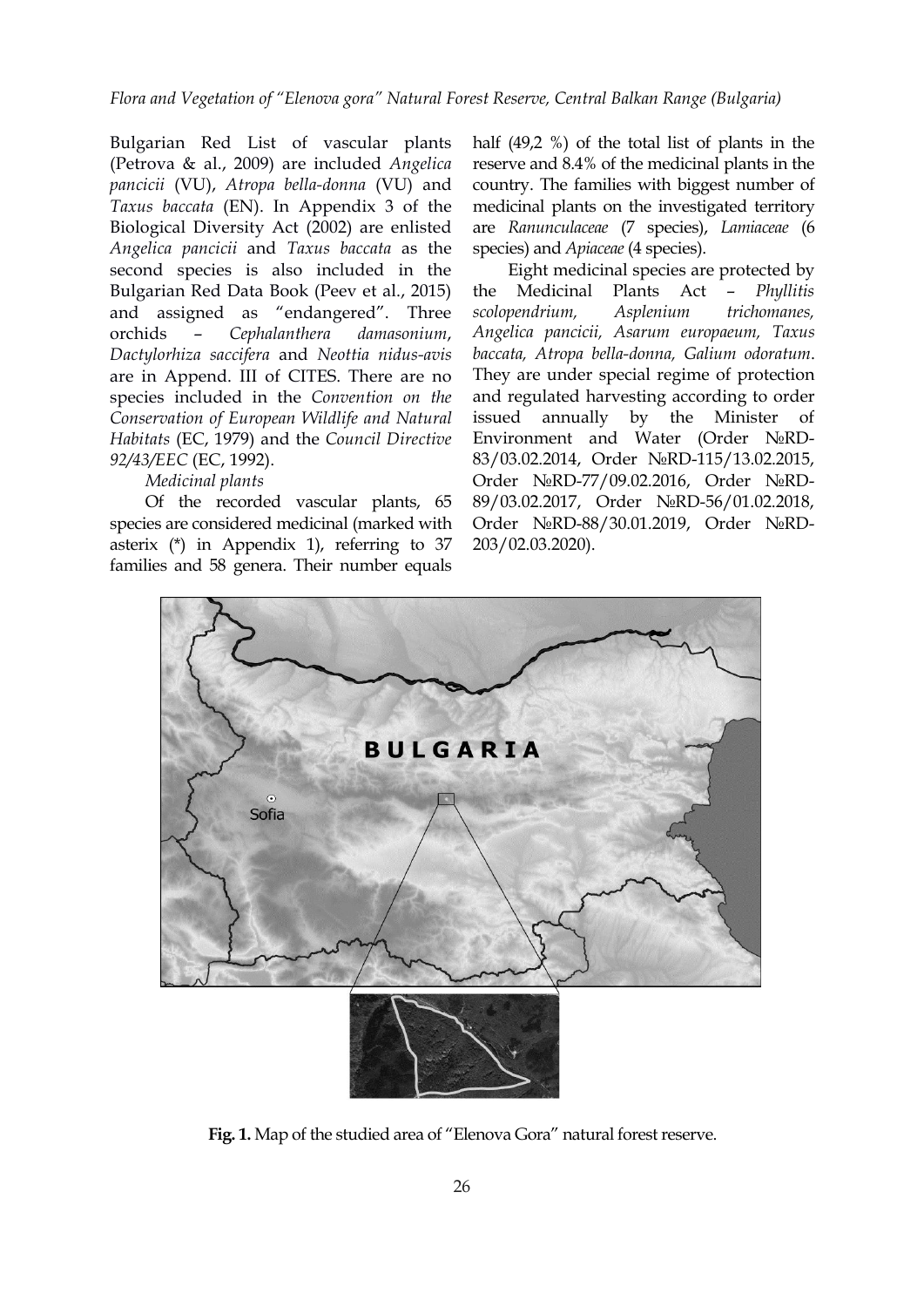

Fig. 2. Life form spectrum of the flora of the "Elenova Gora" natural forest reserve.

The first 7 are forbidden for commercial use throughout the country, while the *urbanum*, Galium species *Galium odoratum* is restricted for use only outside the territory of national parks. *trichomanes*, Five taxa are included in Annex 4 of the Biodiversity Act (*Dryopteris* sp. div., *Polystichum* sp. div., *Crocus* sp. div., *Polygonatum odoratum*, *Dactylorhiza* sp. div.) because of the vulnerability of their populations as a result of previously wider harvesting. The mentioned species are represented with single localities and low abundance of subpopulations on the territory of "Elenova Gora" natural forest reserve. According to the status of the protected area their collection, including for personal needs, is prohibited.

According to the degree of preference to specific habitats medicinal plants in the reserve can be divided into two main groups. The first group includes characteristic of mesophytic forest habitats widespread several dozen individuals). species with numerous populations, such as *Dryopteris filix-mas, Athyrium filix-femina, Polypodium vulgare, Acer platanoides, Sanicula europaea, Asarum europaeum, Pulmonaria of icinalis, Cardamine bulbifera, Mercurialis perennis, Lamium maculatum, Oxalis acetosella,*

*Anemone nemorosa, A. ranunculoides, Geum urbanum, Galium odoratum, Polygonatum odoratum, Arum maculatum, Asplenium trichomanes, A. ruta-muraria, Saxifraga rotundifolia*, etc. The second group includes species with limited distribution in the reserve. Some of them are widespread in the country, but due to some features in their biology and ecology in most cases they form small populations, such as *Polystichum lonchitis, Phyllitis scolopendrium, Atropa bella donna*, etc. A special case is *Taxus baccata*, which is of limited distribution in the country and on the territory of the reserve there is only one individual in the southwestern part of the reserve. No significant natural resources of medicinal plants have been identified in "Elenova Gora" natural forest reserve. Populations of most medicinal species are represented by small groups (up to a dozen individuals) or small spots (up to

#### *Vegetation*

Based on numerical analysis, the syntaxonomical diversity of Elenova Gora reserve is represented by 3 classes, 3 orders, 3 alliances, 4 associations and 1 community.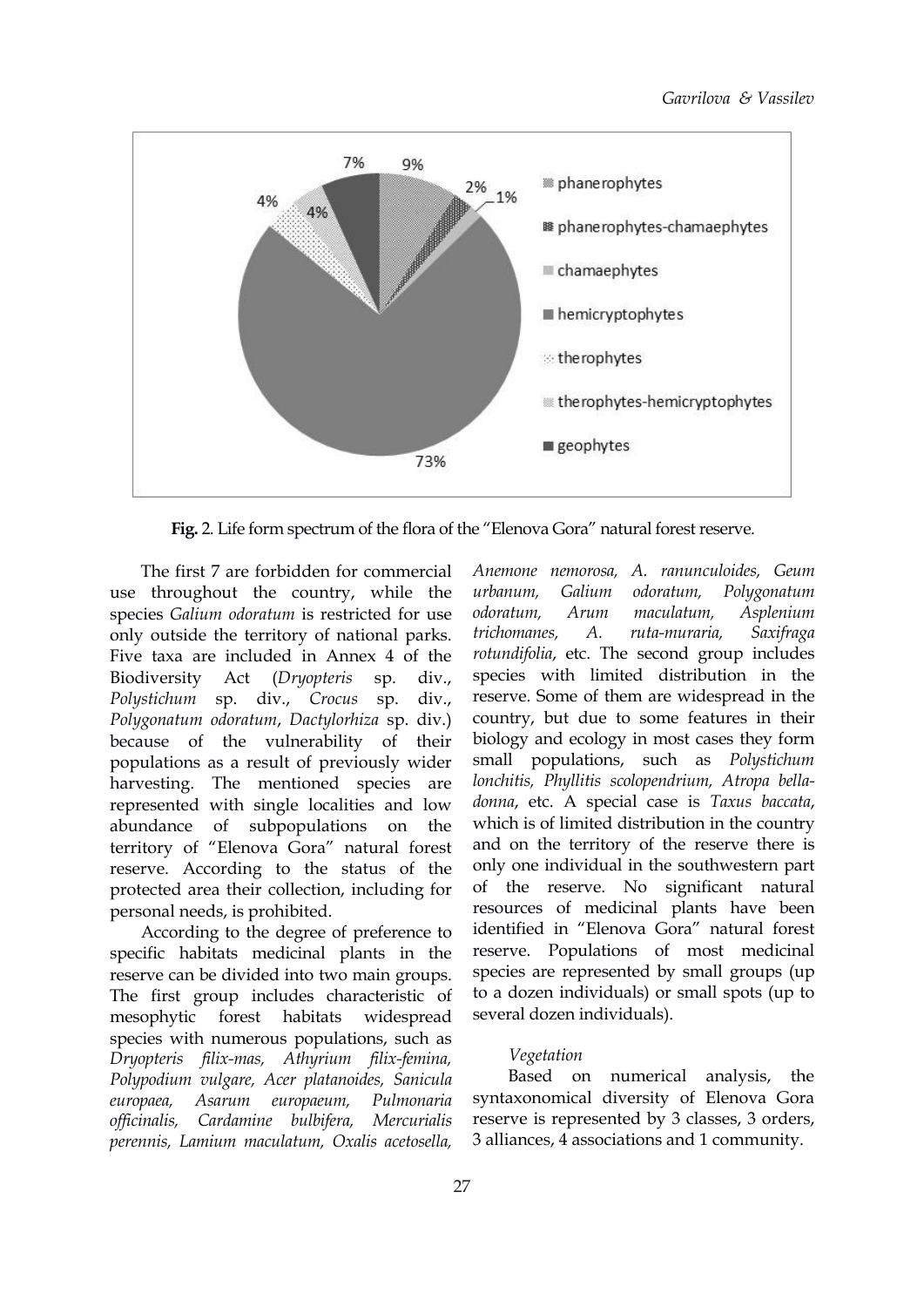*Flora and Vegetation of "Elenova gora" Natural Forest Reserve, Central Balkan Range (Bulgaria)*

| The syntaxonomical scheme proposed:              | Cl. Mulgedio-Aconitetea Hadač et Klika in    |
|--------------------------------------------------|----------------------------------------------|
|                                                  | Klika et Hadač 1944                          |
| Cl. Carpino-Fagetea sylvaticae Jakucs ex         | Ord. Petasito-Chaerophylletalia Morariu 1967 |
| Passarge 1968                                    | All. Petasition officinalis Sillinger 1933   |
| Ord. Fagetalia sylvaticae Pawlowski 1928         | Ass. Petasitetum hybrido-kablikiani          |
| All. Fagion sylvaticae Luquet 1926               | Sillinger 1933                               |
| Ass. Asperulo odoratae-Fagetum                   | Cl. Thlaspietea rotundifolii Br.-Bl. 1948    |
| sylvaticae Sougnez et Thill 1959                 | Ord. Stipetalia calamagrostis Oberd. et      |
| drymejae-Fagetum<br>Festuco<br>Ass.              | Seibert in Oberd. 1977                       |
| sylvaticae Reşmeriță 1977                        | All. Stipion calamagrostis Jenny-Lips        |
| Abies alba-Fagus sylvatica plant ex Br.-Bl. 1950 |                                              |
| community                                        | Ass. Parietarietum officinalis Csürös 1958   |
|                                                  |                                              |

**Table 3.** Phytocoenological table of vegetation diversity on the territory of "Elenova Gora" reserve.

| Ordinal number                                                         |                | $\mathbf{1}$   | $\overline{2}$       | $\boldsymbol{4}$ | 3                                   | 8                | 6              | 5        | 7                          |
|------------------------------------------------------------------------|----------------|----------------|----------------------|------------------|-------------------------------------|------------------|----------------|----------|----------------------------|
| Relevé No in Balkan Vegetation Database                                |                | 13097          | 13098                | 13120            | 13119                               | 13124            | 13122          | 13121    | 13123                      |
| Altitude (m)                                                           |                | 788            | 891                  | 1030             | 840                                 | 1089             | 1082           | 1056     | 1095                       |
| Exposition (degree)                                                    |                | $\sim$         | 360                  | 360              | 270                                 | 360              | 360            | 270      | 360                        |
| Inclination (degree)                                                   |                | $\overline{a}$ | 40                   | 50               | 40                                  | 20               | 60             | 40       | 50                         |
| Plot size $(m^2)$                                                      |                | 100            | 100                  | 100              | 100                                 | 100              | 100            | 16       | 16                         |
| Total coverage (%)                                                     |                | 90             | 90                   | 90               | 90                                  | 95               | 90             | 95       | 90                         |
| Cover of tree layer (%)                                                |                | 80             | 90                   | 90               | 90                                  | 95               | 85             | 0        | $\boldsymbol{0}$           |
| Cover of shrub layer (%)                                               |                | $\mathbf{1}$   | $\mathbf{1}$         | 3                | 5                                   | $\boldsymbol{0}$ | 3              | 1        | 5                          |
| Cover of herb layer (%)                                                |                | 30             | 30                   | 50               | 25                                  | $\mathbf{1}$     | 15             | 95       | 90                         |
| Cover of bryophytes (%)                                                |                | 20             | 20                   | 10               | 70                                  | $\theta$         | 15             | 50       | $\mathbf{0}$               |
| Cover of lichens (%)                                                   |                | $\theta$       | $\boldsymbol{0}$     | 5                | 5                                   | $\theta$         | $\mathbf{1}$   | $\theta$ | $\boldsymbol{0}$           |
| Maximum tree heigh (m)                                                 |                | 30             | 25                   | 35               | 30                                  | 25               | 30             | $\theta$ | $\boldsymbol{0}$           |
| Tree diameter (at 1.5 m heigh)                                         |                | 20             | 25                   | 45               | 40                                  | 30               | 40             | 45       | 50                         |
| Latitude                                                               |                | 42.73764       | 42.74303             | 4273917          | 42.67225                            | 42,74500         |                |          | 42.74194 42.74028 42.74278 |
| Longitude                                                              |                |                |                      |                  | 25.15594 25.14617 25.15055 25.37722 | 25.14639         |                |          | 25.57778 25.15917 25.15361 |
| Diagnostic species of association Asperulo odoratae-Fagetum sylvaticae |                |                |                      |                  |                                     |                  |                |          |                            |
| Galium odoratum                                                        | herb layer     | $10\,$         | 15                   | 5                |                                     |                  |                |          | 1                          |
| Cardamine bulbifera                                                    | herb layer     | $\overline{2}$ | 0.1                  | 1                |                                     |                  |                |          |                            |
| Viola reichenbachiana                                                  | herb layer     | 0.1            | $\ddot{\phantom{0}}$ |                  |                                     |                  |                |          |                            |
| Mycelis muralis                                                        | herb layer     | 0.5            | $\ddot{\phantom{0}}$ | $\overline{2}$   |                                     |                  |                |          |                            |
| Fagus sylvatica                                                        | tree layer     | 80             | 90                   | 80               | 90                                  | 10               | 45             |          |                            |
| Fagus sylvatica                                                        | shrub<br>layer |                |                      |                  | 5                                   |                  | $\overline{2}$ | 1        | 5                          |
| Fagus sylvatica (juvenile)                                             | herb layer     | 0.1            | 0.1                  |                  |                                     |                  |                |          |                            |
| Diagnostic species of association Festuco drymejae-Fagetum sylvaticae  |                |                |                      |                  |                                     |                  |                |          |                            |
| Festuca drymeja                                                        | herb layer     |                |                      |                  | 18                                  |                  |                |          |                            |
| Prenanthes purpurea                                                    | herb layer     |                |                      |                  | 0.5                                 |                  | 0.5            |          |                            |
| Rubus hirtus                                                           | shrub<br>layer | 0.5            | 0.1                  | $\mathbf{1}$     | 0.5                                 |                  |                |          |                            |

**Diagnostic species of** *Abies alba-Fagus sylvatica* **community**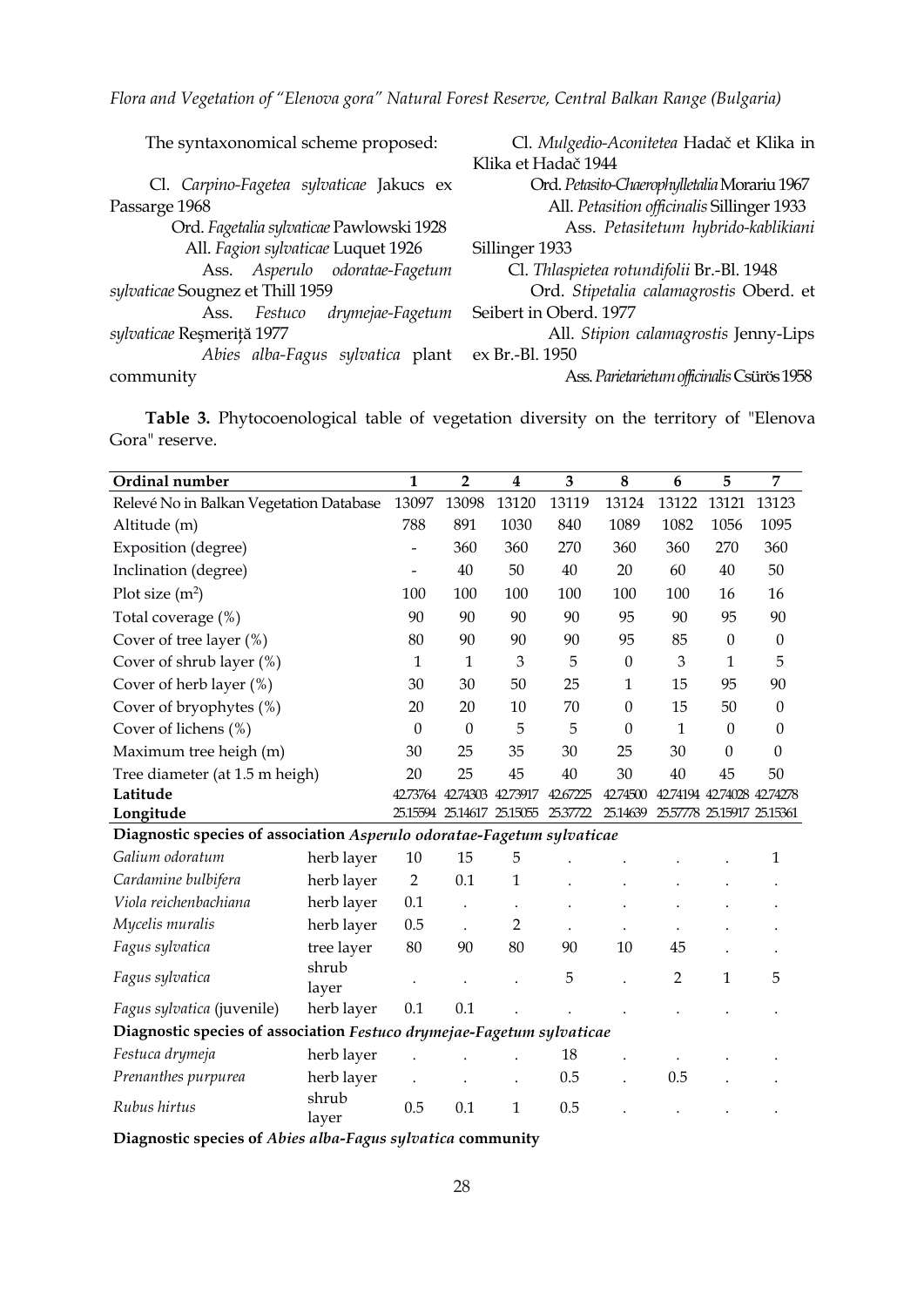| Abies alba                                                  | tree layer     |              |              |                |     | 85  | 50           |              |    |  |  |
|-------------------------------------------------------------|----------------|--------------|--------------|----------------|-----|-----|--------------|--------------|----|--|--|
| Abies alba                                                  | shrub<br>layer |              |              | 1              | 0.5 |     | $\mathbf{1}$ |              |    |  |  |
| Diagnostic species of association Petasitetum hybridi       |                |              |              |                |     |     |              |              |    |  |  |
| Petasites hybridus <sup>1</sup>                             | herb layer     |              |              |                |     |     |              | 70           |    |  |  |
| Diagnostic species of association Parietarietum officinalis |                |              |              |                |     |     |              |              |    |  |  |
| Parietaria officinalis <sup>2</sup>                         | herb layer     |              |              |                |     |     |              |              | 80 |  |  |
| Diagnostic species of class Carpino-Fagetea sylvaticae      |                |              |              |                |     |     |              |              |    |  |  |
| Dryopteris filix-mas                                        | herb layer     | 10           | 4            | $\mathfrak{Z}$ |     |     |              |              |    |  |  |
| Acer platanoides (juvenile)                                 | herb layer     | 0.1          |              |                |     |     |              |              |    |  |  |
| Acer pseudoplatanus                                         | shrub<br>layer |              |              |                |     |     | 1            |              |    |  |  |
| Sanicula europaea                                           | herb layer     | $\mathbf{1}$ |              |                |     |     |              |              |    |  |  |
| Arum maculatum                                              | herb layer     | 0.1          |              |                |     |     |              |              |    |  |  |
| Symphytum tuberosum                                         | herb layer     | 0.1          |              |                |     |     |              |              |    |  |  |
| Geranium robertianum                                        | herb layer     | 0.5          | 0.1          | 5              |     |     |              | 2            |    |  |  |
| Stachys sylvatica                                           | herb layer     | 0.1          |              |                |     |     |              |              | 5  |  |  |
| Neottia nidus-avis                                          | herb layer     | 0.1          |              |                |     |     |              |              |    |  |  |
| Oxalis acetosella                                           | herb layer     | 0.5          | $\mathbf{1}$ | 1              |     | 0.5 | $\mathbf{1}$ |              |    |  |  |
| Staphylea pinnata                                           | shrub<br>layer | $\mathbf{1}$ |              |                |     |     |              |              |    |  |  |
| Aremonia agrimonoides                                       | herb layer     | 0.1          |              |                |     |     |              |              |    |  |  |
| Mercurialis perennis                                        | herb layer     |              | 0.1          | 35             |     |     |              |              |    |  |  |
| Campanula rapunculoides                                     | herb layer     |              |              |                | 1   |     |              |              |    |  |  |
| Euonymus europaeus                                          | shrub<br>layer |              |              |                | 1   |     |              |              |    |  |  |
| Luzula luzuloides                                           | herb layer     |              |              |                | 3   |     | 2            |              |    |  |  |
| Brachypodium sylvaticum                                     | herb layer     |              |              |                | 1   |     |              |              |    |  |  |
| Poa nemoralis                                               | herb layer     |              |              |                | 0.5 |     |              |              |    |  |  |
| Galium rotundifolium                                        | herb layer     |              |              |                | 3   |     | 2            |              |    |  |  |
| Euphorbia amygdaloides                                      | herb layer     |              |              | 1              |     |     |              |              |    |  |  |
| Actaea spicata                                              | herb layer     |              |              | 1              |     |     |              |              |    |  |  |
| Polystichum setiferum                                       | herb layer     |              |              |                |     |     |              | 8            |    |  |  |
| Blechnum spicant                                            | herb layer     |              |              |                |     |     | $\bullet$    | 3            |    |  |  |
| Melica uniflora                                             | herb layer     |              |              |                |     |     | 0.5          |              |    |  |  |
| Stellaria nemorum                                           | herb layer     |              |              |                |     | 0.5 | 0.1          |              | 1  |  |  |
| Diagnostic species of class Robinietea                      |                |              |              |                |     |     |              |              |    |  |  |
| Sambucus nigra                                              | shrub<br>layer |              |              | 1              |     |     |              |              |    |  |  |
| Diagnostic species of class Thlaspietea rotundifolii        |                |              |              |                |     |     |              |              |    |  |  |
| Epilobium lanceolatum                                       | herb layer     |              |              |                |     |     |              | 2            |    |  |  |
| Diagnostic species of class Mulgedio-<br>Aconitetea         |                |              |              |                |     |     |              |              |    |  |  |
| Aegopodium podagraria                                       | herb layer     | 0.1          | 0.5          |                |     |     |              | 10           |    |  |  |
| Urtica dioica                                               | herb layer     |              |              |                |     |     |              | $10\,$       | 5  |  |  |
| Senecio nemorensis                                          | herb layer     |              |              |                |     |     | $\mathbf{1}$ | $\mathbf{1}$ |    |  |  |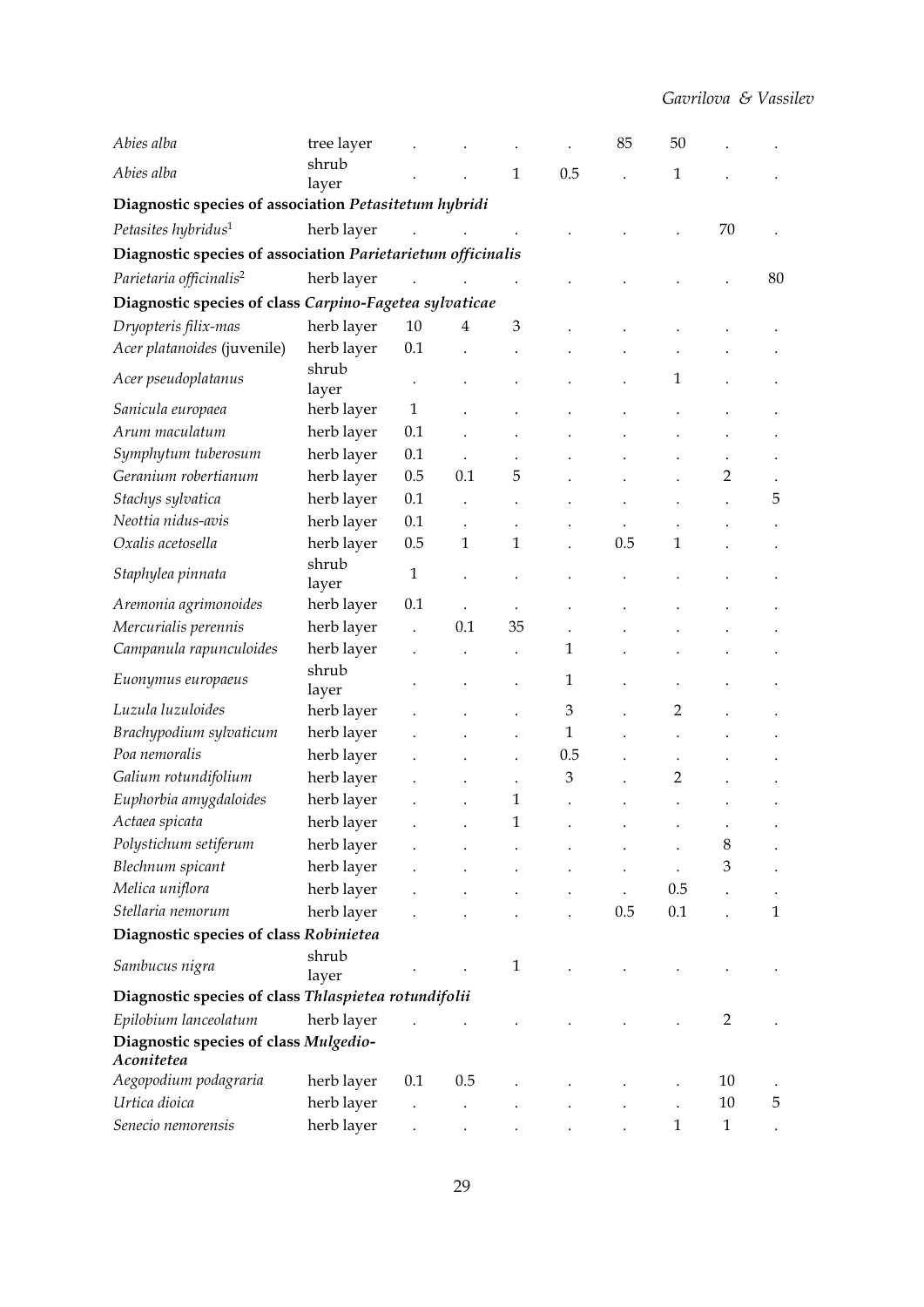| Chrysosplenium<br>alternifolium                      | herb layer               |     |     |                |              |  |     | 5                   |   |
|------------------------------------------------------|--------------------------|-----|-----|----------------|--------------|--|-----|---------------------|---|
| Diagnostic species of class Epilobietea angustifolii |                          |     |     |                |              |  |     |                     |   |
| Lapsana communis                                     | herb layer               | 2   | 0.1 |                |              |  | 0.5 |                     |   |
| Glechoma hederacea                                   | herb layer               |     |     | $\overline{2}$ |              |  |     |                     |   |
| Stachys alpina                                       | herb layer               |     |     | 2              |              |  |     |                     |   |
| Tanacetum macrophyllum                               | herb layer               |     |     |                |              |  |     | 2                   | 5 |
| Atropa belladonna                                    | herb layer               |     |     |                |              |  |     | 1                   |   |
| Galeopsis speciosa                                   | herb layer               |     |     |                |              |  |     |                     | 3 |
| Other species                                        |                          |     |     |                |              |  |     |                     |   |
| Lamiastrum galeobdolon                               | herb layer               | 0.5 |     |                |              |  |     |                     |   |
| Polygonatum officinalis                              | herb layer               | 0.5 |     |                |              |  |     |                     |   |
| Carex remota                                         | herb layer               |     |     |                | $\mathbf{1}$ |  |     |                     |   |
| Geranium macrorrhizum                                | herb layer               |     |     |                | $\mathbf{1}$ |  | 0.5 |                     |   |
| Orthilia secunda                                     | herb layer               |     |     |                | 0.5          |  |     |                     |   |
| Hieracium racemosum gr.                              | herb layer               |     |     |                | $\mathbf{1}$ |  | 0.5 |                     |   |
| Brachythecium velutinum                              | moss layer               |     |     |                | 10           |  |     |                     |   |
| Dicranum scoparium                                   | moss layer               |     |     |                | 10           |  |     |                     |   |
| Hylocomium splendens                                 | moss layer               |     |     |                | 40           |  |     |                     |   |
| Neckera crispa                                       | moss layer               |     |     |                | 5            |  |     |                     |   |
| Tortella tortuosa                                    | moss layer               |     |     |                | 5            |  |     |                     |   |
| Lamium purpureum                                     | herb layer               |     |     | 2              |              |  |     |                     |   |
| Fraxinus excelsior                                   | tree layer               |     |     | 15             |              |  |     |                     |   |
| Fraxinus excelsior                                   | shrub                    |     |     | $\overline{2}$ |              |  |     |                     |   |
|                                                      | layer                    |     |     |                |              |  |     |                     |   |
| Hypnum cupressiforme                                 | moss layer               |     |     | 5              |              |  |     |                     |   |
| Pterigynandrum filiforme                             | moss layer               |     |     | $\overline{2}$ |              |  |     |                     |   |
| Brachytheciastrum                                    | moss layer               |     |     | 3              |              |  |     |                     |   |
| velutinum                                            |                          |     |     |                |              |  |     |                     |   |
| Salvia glutinosa<br>Circaea lutetiana                | herb layer               |     |     |                |              |  |     | 5                   |   |
|                                                      | herb layer<br>herb layer |     |     |                |              |  |     | 1<br>$\overline{2}$ |   |
| Galium aparine                                       |                          |     |     |                |              |  |     |                     |   |

#### *Flora and Vegetation of "Elenova gora" Natural Forest Reserve, Central Balkan Range (Bulgaria)*

<sup>1</sup>species also diagnostic for al. *Petasition officinalis*, ord. *Petasito-Chaerophylletalia* and cl. *Mulgedio-Aconitetea*; <sup>2</sup>species also diagnostic for al. *Stipion calamagrostis*, ord. *Stipetalia calamagrostis* and cl. *Thlaspietea rotundifolii.*

*Calamagrostis arundinacea* herb layer . . . . . 10 . .

*Polypodium vulgare* herb layer 0.5 . . . 1

Association *Asperulo odoratae-Fagetum sylvaticae* (Table 3, rel. 1–3).

*Solanum dulcamara* **herb layer** . . . . .

*Vegetation description:* Its communities have closed horizontal structure with total cover 95-100%. Dominant species is *Fagus sylvatica*. There are 4 well-developed layers – tree layer (cover 90-95%), shrub layer (cover 1-5%), herb layer (cover 25-30%) and moss layer (10-20%). Other species with higher cover and abundance, e.g. more than 10% are *Galium odoratum*, *Dryopteris filix-mas*, *Mercurialis perennis* and *Fraxinus excelsior*.

*Ecology and distribution:* This plant community type occurred on flat to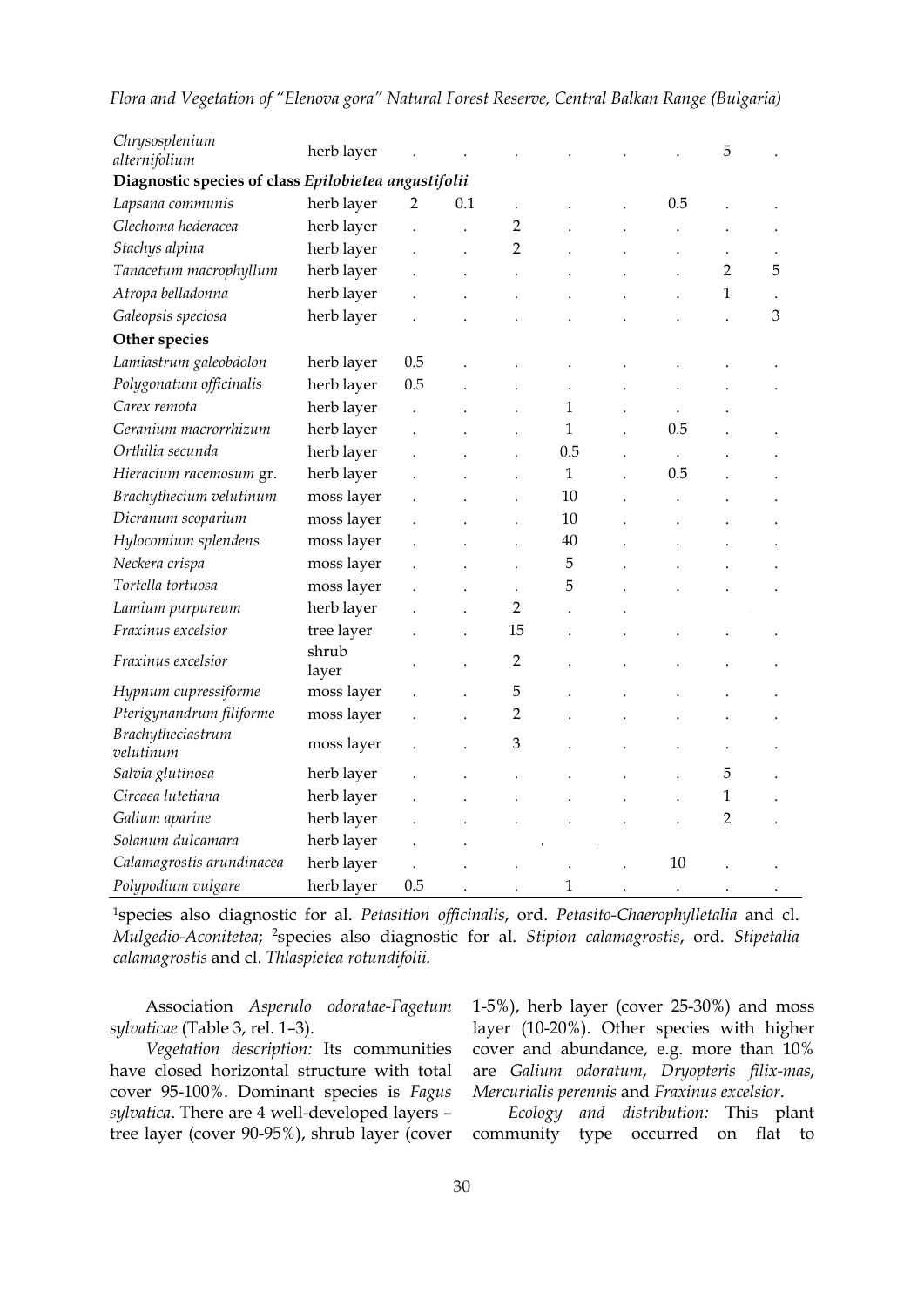moderately steep terrains with inclination up to 50° and northern exposition. Soils are following Direc moderately deep and bedrock is sediment. It is widest distributed vegetation type on the territory of reserve.

*Syntaxonomy:* This association is (Table 3, rel. 5-6) widespread on the territory of Bulgaria (Tzonev et al., 2006, Pedashenko et al., 2015, Vassilev et al., 2016). Species composition and vegetation structure of its communities Fagus sylvatica. Total vegetation cover is 90on the territory of the reserve are similar to other phytocoenoses in the country.

*Habitat types:* According to EUNIS habitat classification are classified to G1.693 [Balkan](https://eunis.eea.europa.eu/habitats/4126) Range beech forests, whereas classified to 9130 *Asperulo-Fagetum* beech forests.

Association *Festuco drymejae-Fagetum sylvaticae* (Table 3, rel. 4)

*Vegetation description:* This association has closed horizontal structure and total cover of vegetation is 90%. It is characterized by poor species composition. Dominant species is *Fagus sylvatica* and subdominant species are *Festuca drymeja* and *Hylocomnium splendens*. Shrub layer is formed by young trees of *Fagus sylvatica* as well as *Euonymus europaeus*, *Rubus hirtus* and *Abies alba*. Herb layer has cover 25-30%. Moss layer is well developed (about 70%) and is formed by *Hylocomnium splendens*, *Dicranium scoparium*, *Brachythecium velutinum*, *Neckera crispa*, *Tortella tortuosa*.

*Ecology and distribution:* This plant community type has limited distribution on the territory of reserve and occurred on moderately steep terrains with inclination up to 40 ° and north-western exposition. Soils are moderately deep and bedrock is sediment.

*Syntaxonomy:* Floristically and ecologically similar stands were studied from the territory of Osogovska Mts., Stara Planina Mts., Rui Mt., Rhodopi Mts., Sredna Gora Mt., Mikrenski Hills, Mt. (Tzonev et al. 2006).

*Habitat types:* According to EUNIS habitat classification are classified to G1.693

[Balkan](https://eunis.eea.europa.eu/habitats/4126) Range beech forests, whereas following Directive 92/43/EEC it is classified to 9130 *Asperulo-Fagetum* beech forests.

*Abies alba-Fagus sylvatica* community

*Vegetation description:* Species poor community with closed horizontal structure dominated by *Abies alba* and subdominant is *Fagushier 95%*. There are 4 layers – tree layer (90-95%), shrub layer (3-5%), herb layer (2-15%) and moss layer (up to15%).

following Directive 92/43/EEC it is steep to steep terrains with inclination up to *Ecology and distribution:* On the territory of the reserve it is found on moderately 60 <sup>o</sup> and northern exposition. Soils are shallow to moderately deep. Bedrock type is sediment.

> *Syntaxonomy:* Floristically and ecologically similar stands were studied from the territory Stara Planina Mts., Western Rhodopi Mts., Rila Mts., Vitosha Mt., Rui Mt. and Belassitsa Mt (Tzonev et al., 2006).

> *Habitat types:* According to EUNIS habitat classification are classified to G1.693 [Balkan](https://eunis.eea.europa.eu/habitats/4126) Range beech forests, whereas  $92/43/EEC$  it is classified to 9130 *Asperulo-Fagetum* beech forests.

> Association *Petasitetum hybrido-kablikiani* (Table 3, rel. 7)

*Vegetation description:* This community includes dense stands of *Petasites hybridus*, which is a dominant species with cover 90- 95%. In vertical structure of phytocoenosis there are formed 2 layers – herb layer (90- 95%) and moss layer (50%). Other species with higher cover and abundance are *Aegopodium podagraria* and *Urtica dioica*. Litter is weakly accumulated.

*Ecology and distribution:* It has very limited distribution on the territory of reserve, along tributaries of Gabrovnitsa river. This community covers an area of about 100 m<sup>2</sup>. Soils are wet and rich of gravel and sediments. The stand is found on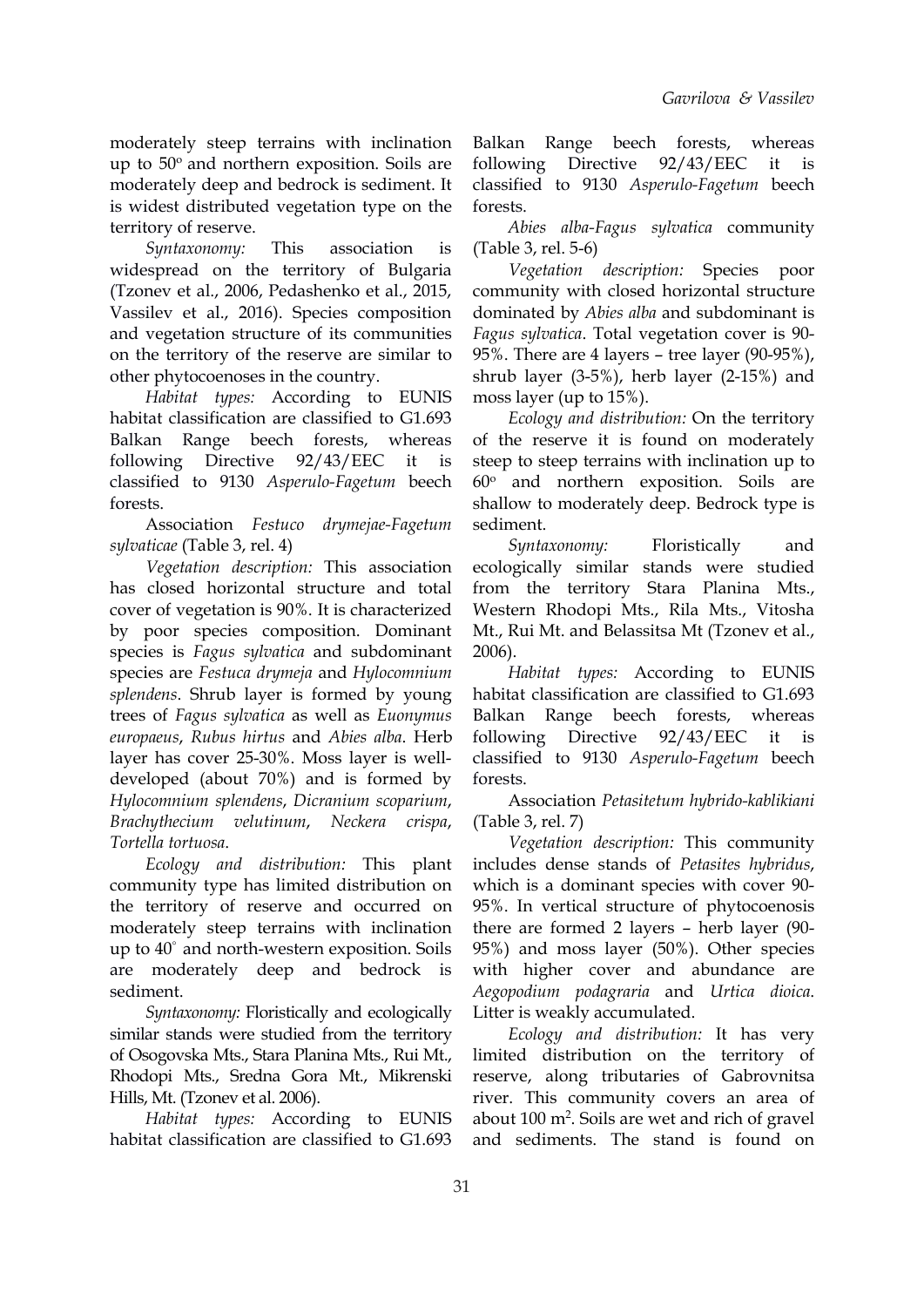moderately steep terrain with inclination about 20° and western exposition. Bedrock screes. type is sediment.

*Syntaxonomy:* This is a new association for the territory of the country. Generally, in phytocoenoses were poorly studied. Pedashenko et al. (2015) report association *Petasito hybridi-Platanetum orientalis* Kárpáti et Kárpáti 1961 from Kongura reserve, Mt. Belasitsa, where *Petasites hybridus* is a dominant species in the herb layer. The diversity and syntaxonomy of plant communities dominated by *Petsites* sp. have been investigated in regional context on the territory of Bulgaria and Romania from Nazarov et al. (2021, in press). They were classified to3associations - *Petasitetum albae* Dihoru ex Nazarov et al. 2021, *Petasitetum hybrido-kablikiani* Sillinger 1933 and *Telekio- Petasitetum hybridi* Morariu ex Resmeriţă et Ratiu 1974.

Habitat types: According to EUNIS habitat classification are classified to E5.5722 Moesian butterbur tall herb communities.

(Table 3, rel. 8)

*Vegetation description:* Very species-poor community with closed horizontal structure and dominated by *Parietaria of icinalis*. Total vegetation cover is 90-95%. Other species found in the species composition are *Stachys sylvatica*, *Urtica dioica*, *Tanacetum macrophyllum*.

*Ecology and distribution:* It has limited distribution on the territory of reserve on steep slopes with northern exposition above Gabrovnitsa river and covering an area about 80-120 m<sup>2</sup>. Soils are moderately deep to community bring it shallow, skeletal and rocky.

*Syntaxonomy:* This is a new association for the territory of the country. *Parietaria officinalis* Carpinus betulus, is well-known as a dominant or subdominant species in stands of *Platanus orientalis* and *Alnus glutinosa* woodlands and rarer in wetter *Fagus* forests in the country. It is also reported from Romania (Sanda et al., 2008).

*Habitat types:* According to EUNIS habitat classification are classified to H2.6G

Eastern Carpathian calcareous thermophilous screes.

## **Discussion**

Bulgaria, the *Petasites hybridus* phytocoenotic structure of the beech forests, Association *Parietarietum of icinalis drymejae-Fagetum sylvaticae* and *Umbilico* composition and protected in "Elenova Gora" natural forest reserve are typical for the area of Central Balkan Range. The natural reserve of "Byala Krava", situated alongside the eastern border of Central Balkan Range mountain has similar characteristics. Sediment rocks and brown forest soils between 699 and 1071 m a.s.l., steep northern expositions and a boundary river are some of the similar features. "Byala Krava" reserve (93.4 ha) is almost two times bigger than "Elenova Gora" reserve and it is floristically richer, e.g. number of species (250), genera (171) and families are higher respectively with 89%, 58% and 16% (*Management plan of "Byala krava" natural forest reserve, 2014*). Three beech forest associations are also found in "Byala Krava" reserve: *Asperulo-Fagetum sylvaticae* Sougnez et Thill 1959, *Festuco erecti-Fagetum sylvaticae* Tzonev et al. 2006. The last one is also presented by two subassociations - *typicum* Tzonev et al.2006 and *laurocerasetosum of icinalis* Tzonev et al. 2006. The subassociation with the Euxine species *Laurocerasus officinalis* has refugial origin. The presence of the subAtlantic subMediterranean species of *Taxus baccata* in "Elenova Gora" reserve, in a combination with high humidity and other ecological characteristics of the particular beech community bring it closer to the relict forests in "Byala Krava" reserve. Other common for both reserves Tertiary relict species are *Carpinus betulus, Acer campestre, A. pseudoplatanus, Hedera helix, Fraxinus excelsior, Asarum europaeum, Corylus avellana, Lamiastrum galeobdolon, Clematis vitalba, Isopyrum thalictroides, Sanicula europaea, Staphylea pinnata*. *Acer heldreichii, Daphne mezereum* and *Ruscus hypoglossum*. The presence of medicinal plants and their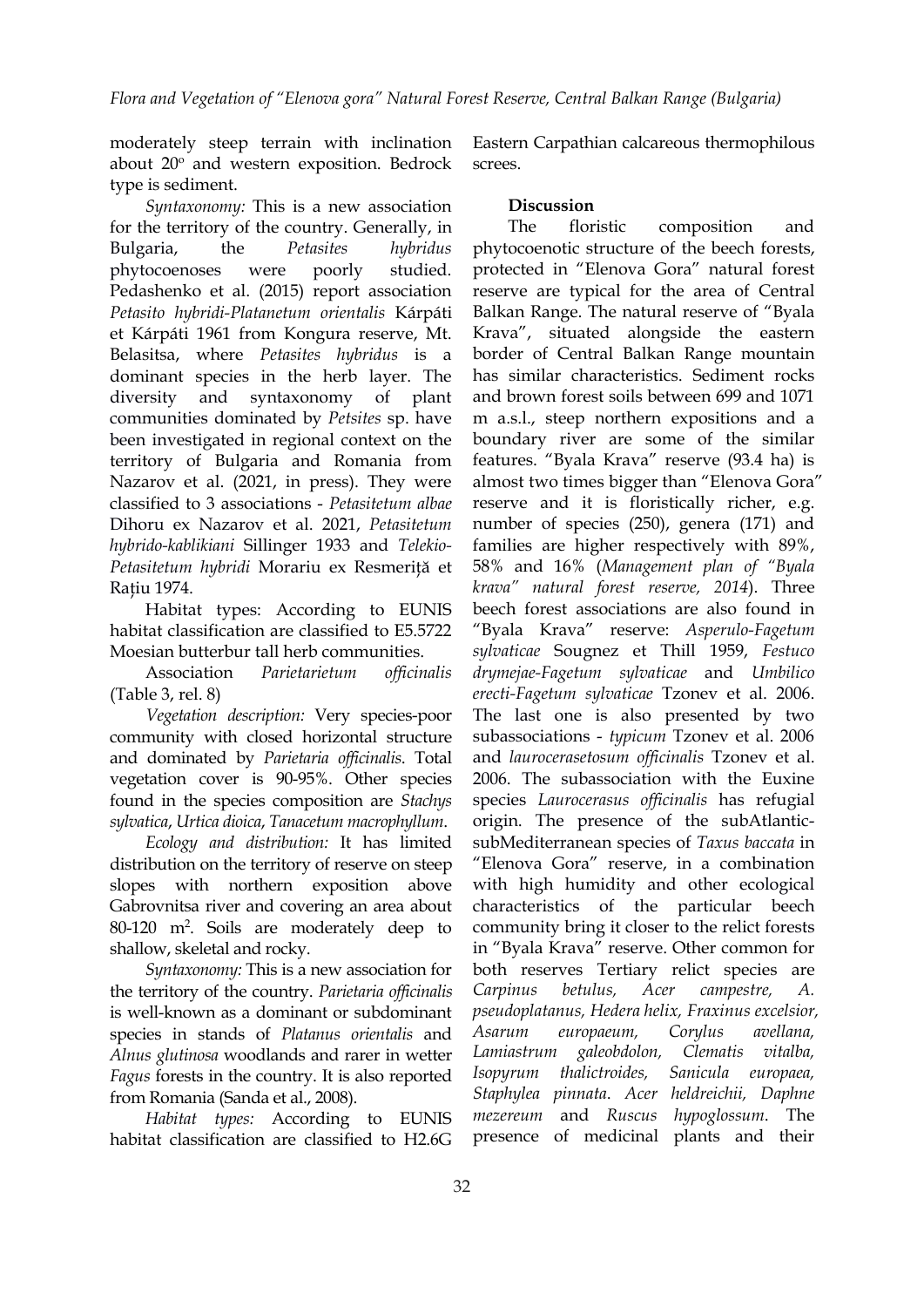characteristics is almost the same within the two reserves with a prevalence in their numbers in "Byala Krava" reserve*.*

The associations of *Petasitetum hybrido kablikiani* and *Parietarietum of icinalis* are represented in "Elenova Gora" natural forest reserve. The investigation of the phytocoenoses of *Parietarietum of icinalis* association adds a new data about syntaxonomy and ecology of *Thlaspietea rotundifolii* class in Bulgaria. Up to now the class *Thlaspietea rotundifolii* is represented by 3 orders, 3 alliances, 5 associations and 1 community in the vegetation of the country (Tzonev et al., 2009) and its syntaxonomical diversity is studied only on the territory of Rila Mts. and Pirin Mts. There is a scientific strive for a continuous research of the syntaxonomical diversity of this class on the territory of Bulgaria in order to reveal the present syntaxa diversity. The association in the reserve has a similar composition and structure with the phytoceonses of the association in Romania, studied by Sanda et al. (2008).

#### **Conclusions**

The beech forests in "Elenova Gora" reserve is a part of a refugium hot spot during the last Ice Age and nowadays it protects a specific floristic relict complex from the Tertiary Period. The floristic diversity is represented by 132 vascular plant species, referred to 50 families and 108 genera. Woody vegetation is represented by two associations: *Asperulo odoratae-Fagetum sylvaticae, Festuco drymejae-Fagetum sylvaticae* and 1 vegetation community (*Abies alba-Fagus sylvatica*). There is a limited area covered by the riverine hygrophilous vegetation of *Petasitetum hybrido kablikiani* association*.* One order (*Stipetalia calamagrostis)*, one alliance (*Stipion calamagrostis*) and one association (*Parietarietum of icinalis)* were found for the first time for the vegetation diversity in Bulgaria.

#### **Acknowledgements**

The funding for the presented investigation Plovdiv, was provided by "Fortis Facility" Ltd. and the

results are included in chapter "Biological characteristics" of the Management plan of "Elenova Gora" strict reserve, prepared in accordance with Contract No. 97-CB5/13.05.2014 between the Fortis-NPM-IBER DZZD and the Central Balkan National ParkDirectorate.

#### **References**

- Assyov, B. & Petrova, A. (Eds.). (2012). Conspectus of the Bulgarian Vascular Flora. Distribution Maps and Floristic Elements. (4th ed.). Sofia, Bulgaria: BBF.
- Biserkov, V. (Ed.). (2015). *Red Data Book of the* Republic of Bulgaria. Natural habitats. (Vol. 3). Sofia, Bulgaria: BAS & MOEW. Retrieved from [e-ecodb.bas.bg](http://e-ecodb.bas.bg/rdb/en/).
- Bondev, I. (1991). Rastitelnostta na Balgariya. Karta <sup>v</sup> <sup>M</sup> <sup>1</sup> : 600 000 <sup>s</sup> obyasnitelen tekst. Sofia, Bulgaria: St. Kliment Ohridski University Press. (In Bulgarian).
- Bondev, I. (Ed.). (1995). Chorologichen atlas na lechebnite rastenia <sup>v</sup> Balgariya. Sofia, Bulgaria: Prof. Marin Drinov Publishing House of BAS.(In Bulgarian).
- Braun-Blanquet, J. (1965). Plant sociology: The study of plant communities. London, United Kingdom: Hafner Press.
- Biological Diversity Act. (2002). State Gazzette, 77, 09.08.2002. (In Bulgarian).
- Chytrý, M., & Otýpková, Z. (2003). Plot sizes used for phytosociological sampling of European vegetation. Journal of Vegetation Science, 14, 563–570. doi: [10.1111/j.1654-1103.2003.tb02183.x](https://doi.org/10.1111/j.1654-1103.2003.tb02183.x).
- EC. (1979). Convention on the Conservation of European Wildlife and Natural Habitats. (Bern Convention). Appendix I. Retrieved from [www.coe.int](http://www.coe.int/en/web/conventions/full-list/-/ conventions/treaty/104).
- EC. (1992). Council Directive 92/43/EEC of 21 May 1992 on the conservation of natural habitats and of wild fauna and flora. Official Journal of the European Union, L206, 7-50. Retrieved from: [eurlex.europa.eu](http://eurlex.europa.eu/).
- Delipavlov, D. & Cheshmedzhiev, I. (Eds.). (2003). Key to the plants of Bulgaria. Bulgaria: Acad. Press Agrarian Univ. (In Bulgarian).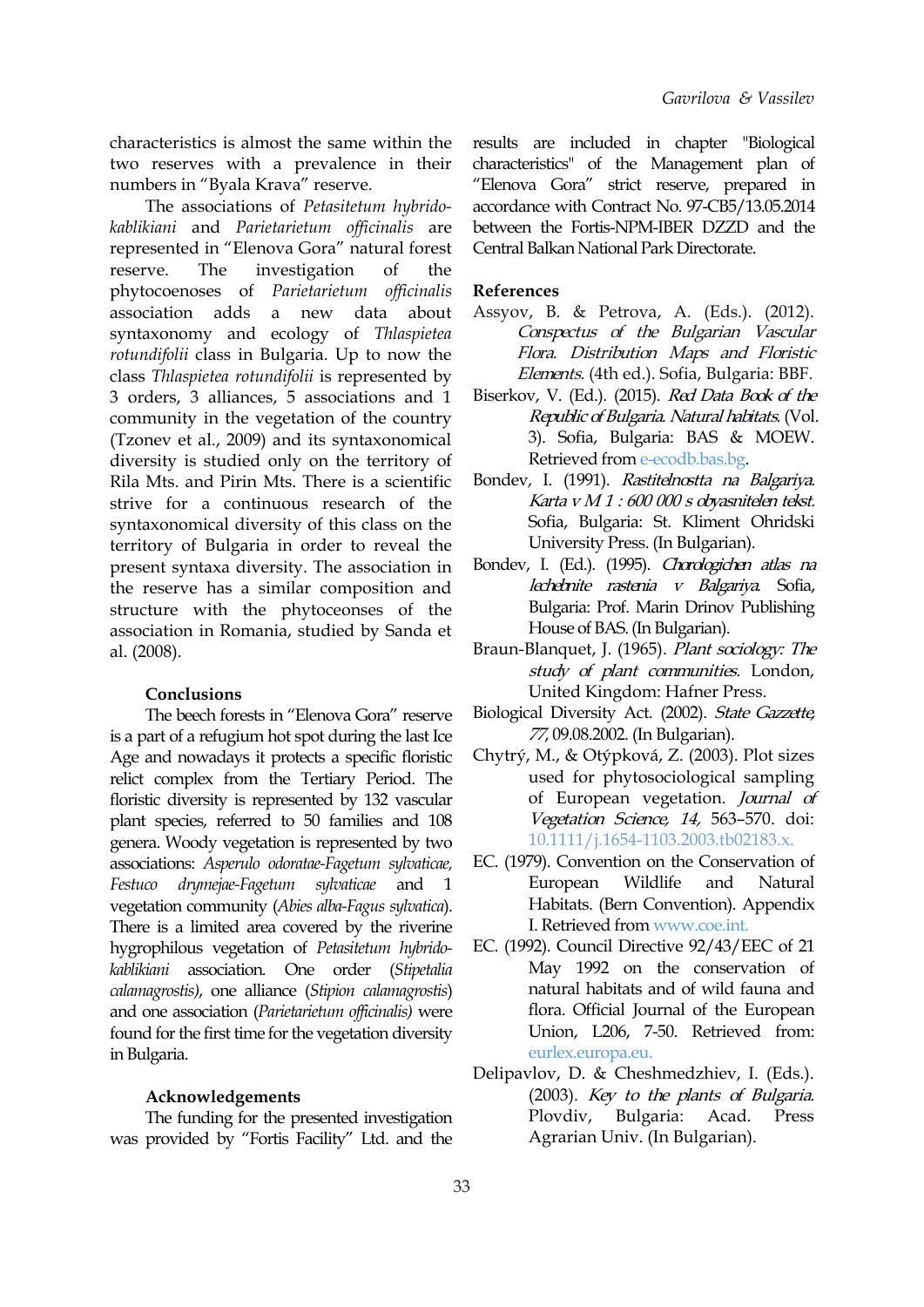*Flora and Vegetation of "Elenova gora" Natural Forest Reserve, Central Balkan Range (Bulgaria)*

- Dimitrov, M. (2015). 09G1 Neutropholous beech forests. In V. Biserkov (Ed.). Red data book of the Republic of Bulgaria. Natural habitats. (Vol.3). Sofia, Bulgaria: BAS & MEW.
- ESRI. (2011). ArcGIS Desktop, Release 10. Redlands, Environmental Systems Research Institute, CA.
- Garelkov, D. (1967). Osnovni principi pri (2014). tipologichnata klasifikaciya na bukovite gori v Stara Planina. Gorskostopanska nauka, 6(1), 3-20. (In Bulgarian).
- Hennekens, S.M. & Schaminée, J.H.J. (2001). TURBOVEG, a comprehensive data base management system for vegetation data. Journal of Vegetation Science, 12(4), 589-591. doi: [10.2307/3237010](http://www.doi.org/10.2307/3237010).
- Jordanov, D. (Ed.). (1963-1979). *Flora* Order No Reipublicae Popularis Bulgaricae. Vol. 1-7. Serdicae, Bulgaria: In Aedibus Acad. Sci. Bulgaricae. (In Bulgarian).
- Kavrakova, V., Dimova, D., Dimitrov, M., Tzonev, R., Belev, T. & Rakovska, K. (Eds.). (2009). Manual for Determination of Habitats with European Importance in Bulgaria. Second edition. Sofia, Bulgaria: WWF–Danube Carpathian Programme & Green Balkan Federation.(In Bulgarian).
- Kožuharov, S. (Ed.). (1992). Key to the vascular plants of Bulgaria. Sofia, Publishing House. (In Bulgarian).
- Kožuharov, S. (Ed.). (1995). Flora Reipublicae Bulgaricae. Vol. 10. Serdicae, Bulgaria: Editio Academica "Professor Marin Drinov". (In Bulgarian).
- Marinov, M. & Stojanova, N. (1982). Varhu ekologotipologichnata harakteristika na bukovite gori v dolniya bukov podpoiyas na centralna Stara Planina. Gorskostopanska nauka, 19(2), 3-17. (In Bulgarian).
- Marinov, M., Stojanova, N., Popov, I. & Stiptzov, V. (1987). Ekologobukovite gori v gorniya planinski poyas na sredna Stara Planina. Gorskostopanska kongura nauka, 24(6), 10-20. (In Bulgarian).
- McCune, B. & Mefford, M.J. (1999). PC-ORD. Multivariate analysis of ecological data. Vers. 4. MjM Software design, Gleneden Beach.
- Medicinal Plants Act. (2000). State Gazette, 29, 07.04.2000. (In Bulgarian).
- Management plan of "Byala krava" natural forest reserve. Vegetation and flora. Retrieved from [https://www.moew.government.bg](https://www.moew.government.bg/bg/priroda/zastiteni-teritorii/planove-za-upravlenie-na-zastiteni-teritorii-vlezli-v-sila/rezervati-i-poddurjani-rezervati/ (In Bulgarian))
- Nazarov, M., Velev, N., Mardari, C., Grigorov, B., Georgiev, S., Genova, B. & Vassilev, K. (2021). Syntaxonomy and ecology of Petasites albus, P. hybridus and P. kablikianus phytocoenoses in Bulgaria and Romania. Comptes rendus de l'Académiebulgaredes Sciences. (In press)
- 2200/30.08.1961 of General Department of Forestry at the Council of Ministers (In Bulgarian).
- Order №RD 83/03.02.2014 of Ministry of Environment and Water. State Gazette, 14, 18.02.2014. Modified with Order №RD – 223/17.03.2014 (In Bulgarian).
- Order №RD 115/13.02.2015 of Ministry of Environment and Water. State Gazette, 17, 06.03.2015 (In Bulgarian).
- Order №RD 77/09.02.2016 of Ministry of Environment and Water. State Gazette, 14, 19.02.2016 (In Bulgarian).
- Bulgaria: Nauka i izkustvo Order №RD 89/03.02.2017 of Ministry of Environment and Water. State Gazette, 16, 17.02.2017 (In Bulgarian).
	- Order №RD 56/01.02.2018 of Ministry of Environment and Water. State Gazette, 18, 27.02.2018 (In Bulgarian).
	- Order №RD 88/31.01.2019 of Ministry of Environment and Water. State Gazette, 14, 15.02.2019 (In Bulgarian).
	- Order №RD-203/02.03.2020 of Ministry of Environment and Water. State Gazette, 21, 13.03.2020 (In Bulgarian).
- fitocenologichna harakteristika na Delcheva, M. & Vladimirov, V. (2015). Pedashenko, H., Vassilev, K., Bancheva, S., Floristic and vegetation diversity in Reserve (South-West) Bulgaria). *Šumarski Pregled*, 46, 59–70.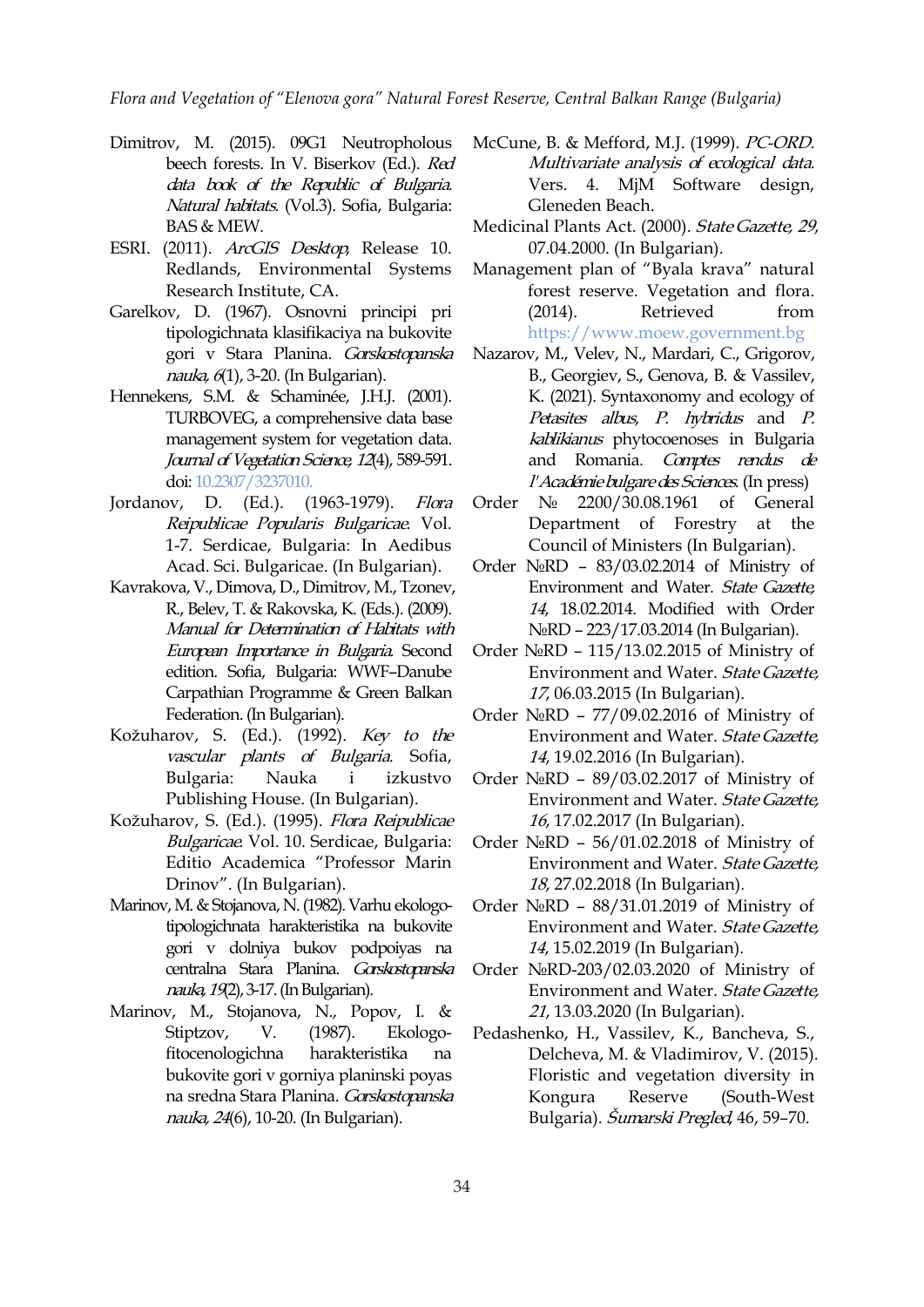- Peev, D. (Ed.). (2012). Flora Reipublicae Bulgaricae. Vol. 11. Serdicae, Bulgaria: Editio Academica "Professor Marin Drinov". (In Bulgarian).
- Peev, D. (Ed.). (2015). Red Data Book of the Republic of Bulgaria. Plants and Fungi. (Vol. 1). Sofia, Bulgaria: BAS & MOEW. Retrieved from [e-ecodb.bas.bg](http://e-ecodb.bas.bg/rdb/en)
- Petrova, A. & Vladimirov, V. (Eds.). (2009). Red List of Bulgarian vascular plants. Phytologia Balcanica, <sup>15</sup>(1), 63-94.
- Petrova, A. & Vladimirov, V. (2010). Balkan endemics in the Bulgarian flora. Phytologia Balcanica, <sup>16</sup>(2), 293-311.
- Radkov, I. (1963). Gorski formacii <sup>i</sup> tipove gora <sup>v</sup> NR Balgariya. Sofia, Bulgaria: Zemizdat Publishing House. (In Bulgarian).
- Sanda, V., Öllerer, K. & Burescu, P. (2008). Fitocenozele din România: sintaxonomie, structură, dinamică și evoluție. Bucuresti, Romania: Ars Docendi. (In Romanian).
- Stanev, S., Kjuchukova, M. & Lingova, S. (Eds.). (1991). The climate in Bulgaria. Sofia, Bulgaria: Publishing house of BAS. (In Bulgarian).
- Tichý, L. (2002). JUICE, software for vegetation classification. Journal of Vegetation Science, 13(3), 451-453. [doi:](https://doi.org/10.1111/j.1654-1103.2002.tb02069.x) [10.1111/j.1654-1103.2002.tb02069.x](https://doi.org/10.1111/j.1654-1103.2002.tb02069.x).
- Tzonev, R., Dimitrov, M., Chytry, M., Roussakova, V., Dimova, D., Gussev, C., Pavlov, D., Vulchev, V., Vitkova, A., Gogushev, G., Nikolov, I., Borisova, D. & Ganeva, A. (2006). Beech forest communities in Bulgaria. Phytocoenologia, <sup>36</sup>(2): 247-279.
- Tzonev, R., Dimitrov, M. & Roussakova, V. (2009). Syntaxa according to the Braun-Blanquet approach in Bulgaria. Phytologia Balcanica, <sup>15</sup>(2): 209–233.
- Urumov, I. (1929). The flora of Karlovo district. Collection of BAS, 25. Sofia, Bulgaria: P. Glushkov Printing House. (In Bulgarian).
- Vassilev, K., Pedashenko, H., Alexandrova, A., Tashev, A., Ganeva, A., Gavrilova, A., Gradevska, A., Assenov, A.,

Vitkova, A., Grigorov, B., Gussev, Ch., Filipova, E., Aneva, I., Knolova, I., Nikolov, I., Georgiev, G., Gogushev, G., Tinchev, G., Pachedzieva, K., Koev, K., Lubenova, M., Dimitrov, M., Apostolova-Stoyanova, N., Velev, N., Zhelev, P., Glogov, P., Natcheva, R., Tzonev, R., Boch, S., Hennekens, S., Georgiev, S., Stoyanov, S., Karakiev, T., Kalníková, V., Shivarov, V., Russakova, V. & Vulchev, V. (2016). Balkan Vegetation Database: historical background, current status and future perspectives. Phytocoenologia, <sup>46</sup>(1), 89–95. doi: [10.1127/phyto/2016/0109](https://doi.org/10.1127/phyto/2016/0109).

- Velčev, V. (Ed.). (1982-1989). Flora Reipublicae Popularis Bulgaricae. Vol. 8-9. Serdicae, Bulgaria: In Aedibus Acad. Sci. Bulgaricae. (In Bulgarian).
- Velev, S. (2002). Climatic zoning. In I. Kopralev (Ed.). Geography of Bulgaria. Physical and socio-economic geography. (155–156). Sofia, Bulgaria: ForKom. (In Bulgarian).
- Westhoff, V., van der Maarel, E. (1973). The Braun-Blanquet approach. In R. Whittaker (Ed.). Classification of plant communities. (2nd ed., 287–399). The Hague, the Netherlands: Dr W. Junk bv Publishers.
- $(2017)$ . Abiotic factors, landscape. In R. Rashid (Ed.). Management plan of "Elenova Gora" natural forest reserve. (20-31). Sofia. (In Bulgarian) .

Received: 28.04.2021 Accepted: 27.10.2021